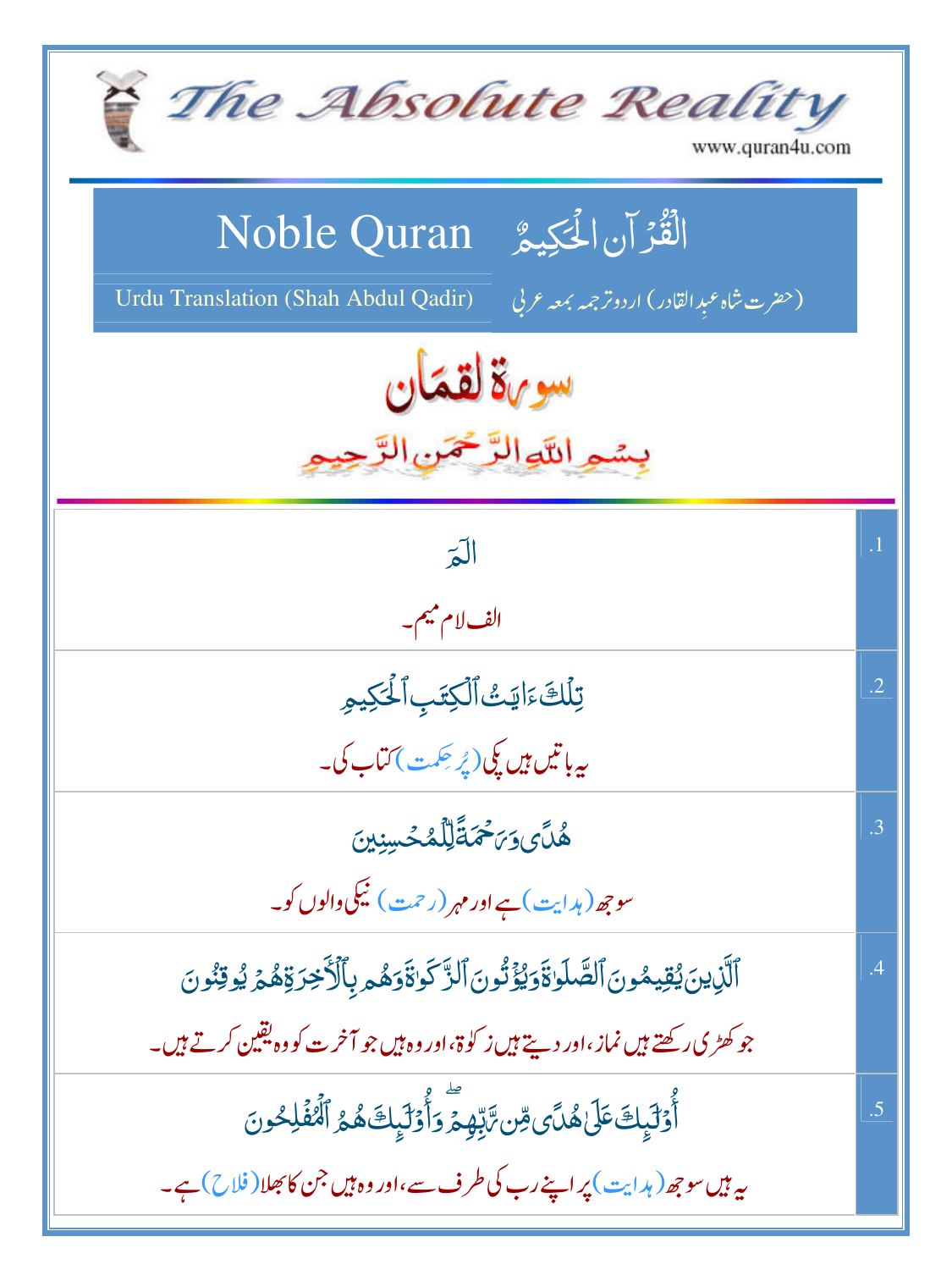| <u>وَمِنَ</u> ٱلنَّاسِ مَن يَشۡنَرِى لَهَ وَٱلۡىٰٓلِيِّ لِيُضِلَّ عَن سَبِيلِ ٱللَّهِ بِغَيۡرِ عِلۡمِ وَيَتَّخِذَهَا هُزُوَّا | .6 |
|-------------------------------------------------------------------------------------------------------------------------------|----|
| اور ایک لوگ ہیں کہ خرید ار ہیں کھیل کی (غافل کرنے والی) باتوں کے ،                                                            |    |
| تا( کہ )بچلا( گمر اہ کر ) دیں اللہ کی راہ سے بن صبحے ،اور حُکمبر ائیں اس کو ہنسی،                                             |    |
| ٲؙٛۏ <i>ڶ</i> ٙۑٕڬۿٙػۄٙڡؘۮؘٳٮؚ۠ۿ۠ۿٟؿ۠                                                                                         |    |
| وہ جو ہیں ان کو ذلّت کی مار ہے۔                                                                                               |    |
| وَإِذَاتُّتُلَىٰ عَلَيۡهِۦٓالِیَّتُّنَا وَلَّیٰ مُسۡتَخَلِّاِ َ                                                               | .7 |
| اور جب سنا پئے اس کو ہماری با تیں پیٹھ دے جائے( منہ موڑ لے )غرور سے،                                                          |    |
| ؘػأن <i>لَّمَ يَسْمَعُهَا</i>                                                                                                 |    |
| گویاان کوسناہی نہیں،                                                                                                          |    |
| ؘ<br>ڬۜٲۧڹ <i>ؖ</i> ۫ٙڹ۬ٵؙ۠ۮؙڹؘؽؘ <sub>ؙ</sub> ٶؘڎۘڒؖٵؖ                                                                       |    |
| گویااس کے دوکان بہرے ہیں۔                                                                                                     |    |
| فَبَشِّرُهُ بِعَذَابِ أَلِيمِ                                                                                                 |    |
| سوخوشنجری دے اس کو د کھ والی مار کی۔                                                                                          |    |
| إِنَّ الَّذِينَ ءَامَنُو أَوَعَمِلُواْ الصَّلِحَتِ لَهُمْ جَنَّكَ النَّعِيمِ                                                  | .8 |
| جولوگ یقین لائے اور کئے بھلے کام ان کو ہیں نعمت کے باغ (جنت )۔                                                                |    |
| عا<br>ځلِلِيتن <b>فِيهَا</b>                                                                                                  | .9 |
| ر ہاکریں اُن میں۔                                                                                                             |    |
| 2                                                                                                                             |    |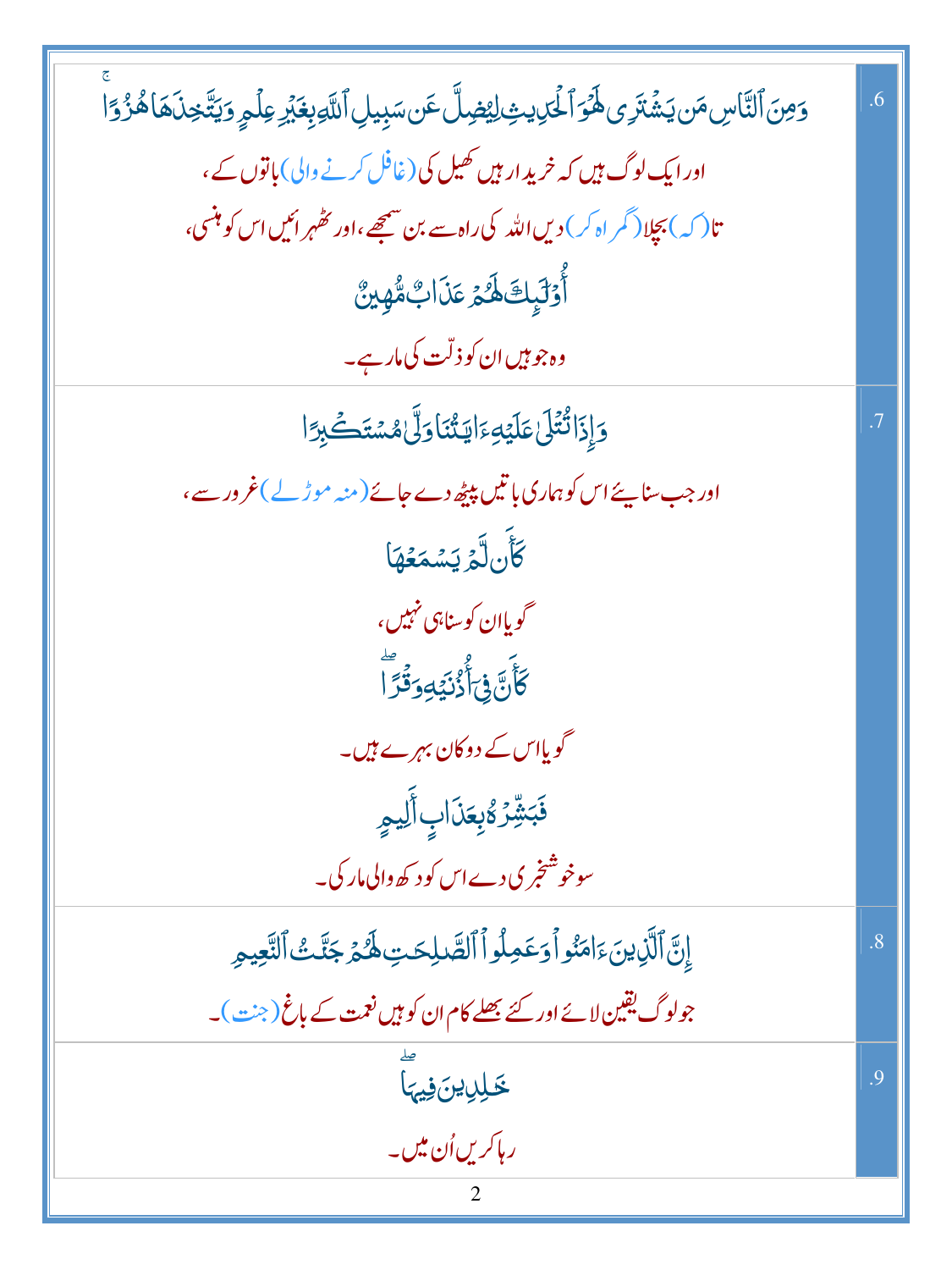| وَعَْدَالَّللَّٰهِ حَقًّا                                                      |     |
|--------------------------------------------------------------------------------|-----|
| وعده ہو چکااللہ کاسچا(حق)،                                                     |     |
| وَهُوَٱلۡعَزِيزُ ٱلۡحَكِيمُ                                                    |     |
| اور وہ زبر ست ہے حکمتوں والا۔                                                  |     |
| خَلَقَ ٱلسَّمَرَاتِبِغَيْرِ عَمَلٍاتَرَوْنَهَا                                 | .10 |
| بنائے آسان بن ٹیکے (بغیر ستونوں کے )،اُسے دیکھتے ہو،                           |     |
| وَأَلْقَىٰ فِى ٱلْأَمْهِضِ مَوَاسِىَ أَن تَمِيدَ بِكُمْ                        |     |
| اور ڈالے زمین پر بوجھ (پہاڑ)، کہ تم کولے کر جھگ (ڈُھلک) نہ پڑے،                |     |
| <u>وَبَثَّ فِيهَ</u> أَمِن گُلِّدَآبَّةٍ                                       |     |
| اور بکھیرے اس میں سب طرح کے جانور۔                                             |     |
| وَأَنزَلْنَامِنَ ٱلسَّمَاءِمَآءَۚ فَأَنۡبَٰتُنَافِيهَامِن كُلِّ زَوۡجِ كَرِيمٍ |     |
| اور اُتاراہم نے آسان سے پانی، پھر اُگائے زمین میں ہر قسِم کے جوڑے خاصے (عمدہ)۔ |     |
| هَذَا خَلَقُ ٱللَّهِ                                                           | .11 |
| ىيە يې <del>چ</del> ھ بنايا ہے اللہ كا،                                        |     |
| فَأَمُونِى مَاذَا حَلَقَ ٱلَّذِينَ مِن دُونِهِ                                 |     |
| اب د کھاؤ مجھ کو کیا بنایاہے اوروں نے جو اس کے سواہیں؟                         |     |
| 3                                                                              |     |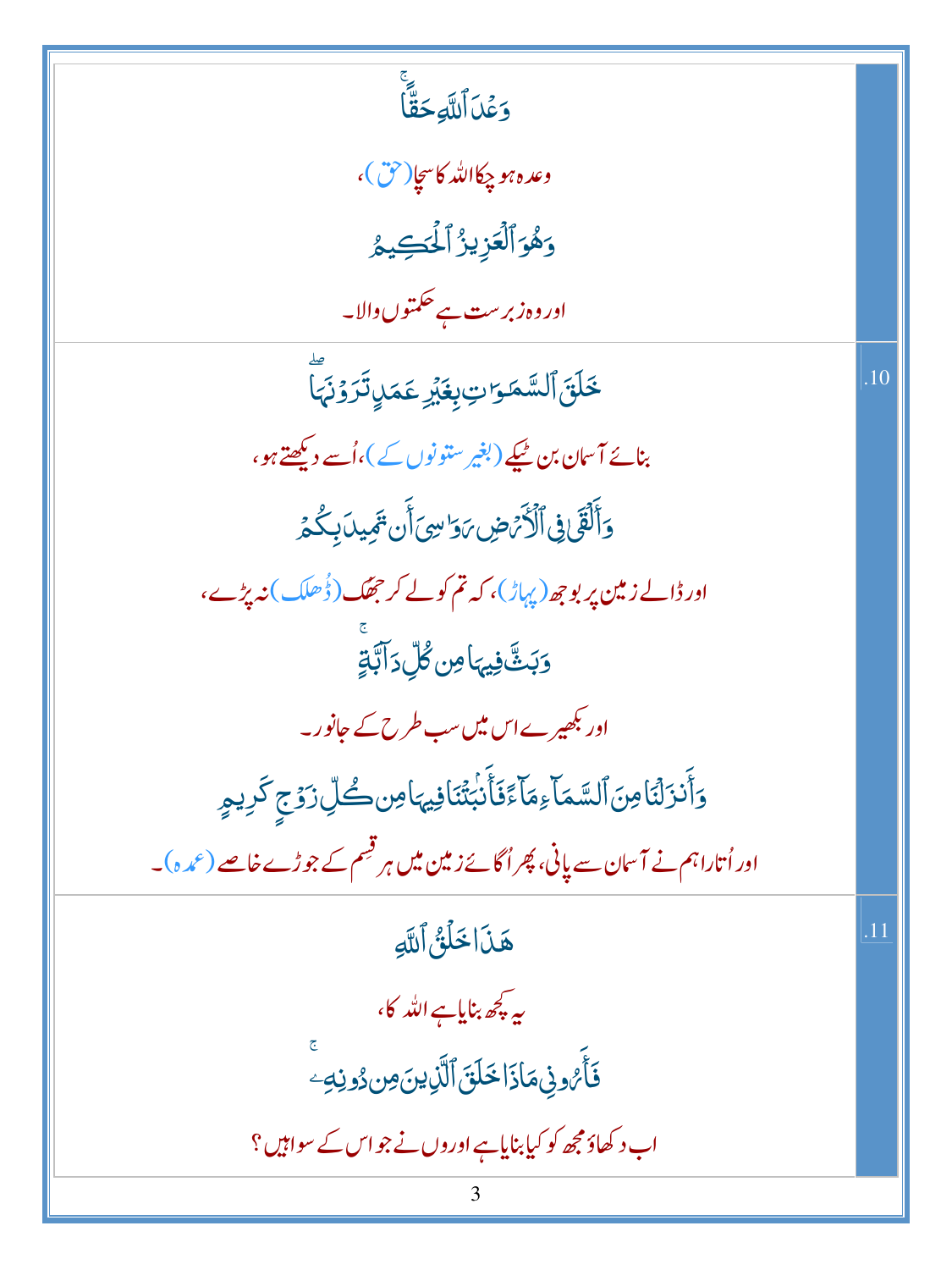| بَلِٱلظَّلِمُونَ فِى ضَلَلٍ مُّبِينِ                                            |     |
|---------------------------------------------------------------------------------|-----|
| کوئی نہیں پر بے انصاف صریح بہکتے ہیں۔                                           |     |
| وَلَقَلۡءَاتَيۡنَالۡقَقَصَنَ ٱلۡلِكَٰمَةَأَنِ ٱشۡكُرۡ لِلَّهِ                   | .12 |
| اور ہم نے دی ہے لقمان کو عقلمندی، کہ حق مان(شگر بجالا)اللہ کا۔                  |     |
| <b>وَمَن يَشۡڪُرۡۖ فَإِنَّهَايَشۡكُرُ لِنَفۡسِهِۦ</b>                           |     |
| اور جو کوئی حق مانے (شُکر بجالائے)اللہ کا تومانے (شُکر بجالائے) گااپنے بھلے کو۔ |     |
| وَمَن كَفَرَ فَإِنَّ اللَّهَ غَنِّ كَمِيدٌ                                      |     |
| اور جو کوئی منکر ہو گاتواللہ بے پر واہ ہے سب خوبیوں سر اہا۔                     |     |
| ۯٳؚۮؘۊؘٳڶڷقٞڡؘ؈ؙٳۯڹڹ؈ٷۿۏؾۼڟؙڡؗ                                                  | .13 |
| اور جب کہالقمان ے اپنے بیٹے کو، جب اس کو سمجھانے لگا،                           |     |
| <b>ؾ</b> ڹٛۏٙ <sub>ٵۜ</sub> ۯڐ۠ۺ۫ٞڔؚڬٙٛڹٲٮ <i>ڐ</i> ؖ                           |     |
| اے بیٹے شریک نہ تھٰہرائیواللّٰہ کا۔                                             |     |
| إِنَّ ٱلَّشِّرُكَ لَظُّلُمٌ عَظِيمٌ                                             |     |
| بیٹک شریک بنانابڑی بے انصافی ہے۔                                                |     |
| وَوَصَّيْنَا ٱلْإِنسَنَ بِوَالِدَيْهِ                                           | .14 |
| اور ہم نے تقییر ( تا کید ) کیاانسان کواُس کے ماں باپ کے واسطے ،                 |     |
|                                                                                 |     |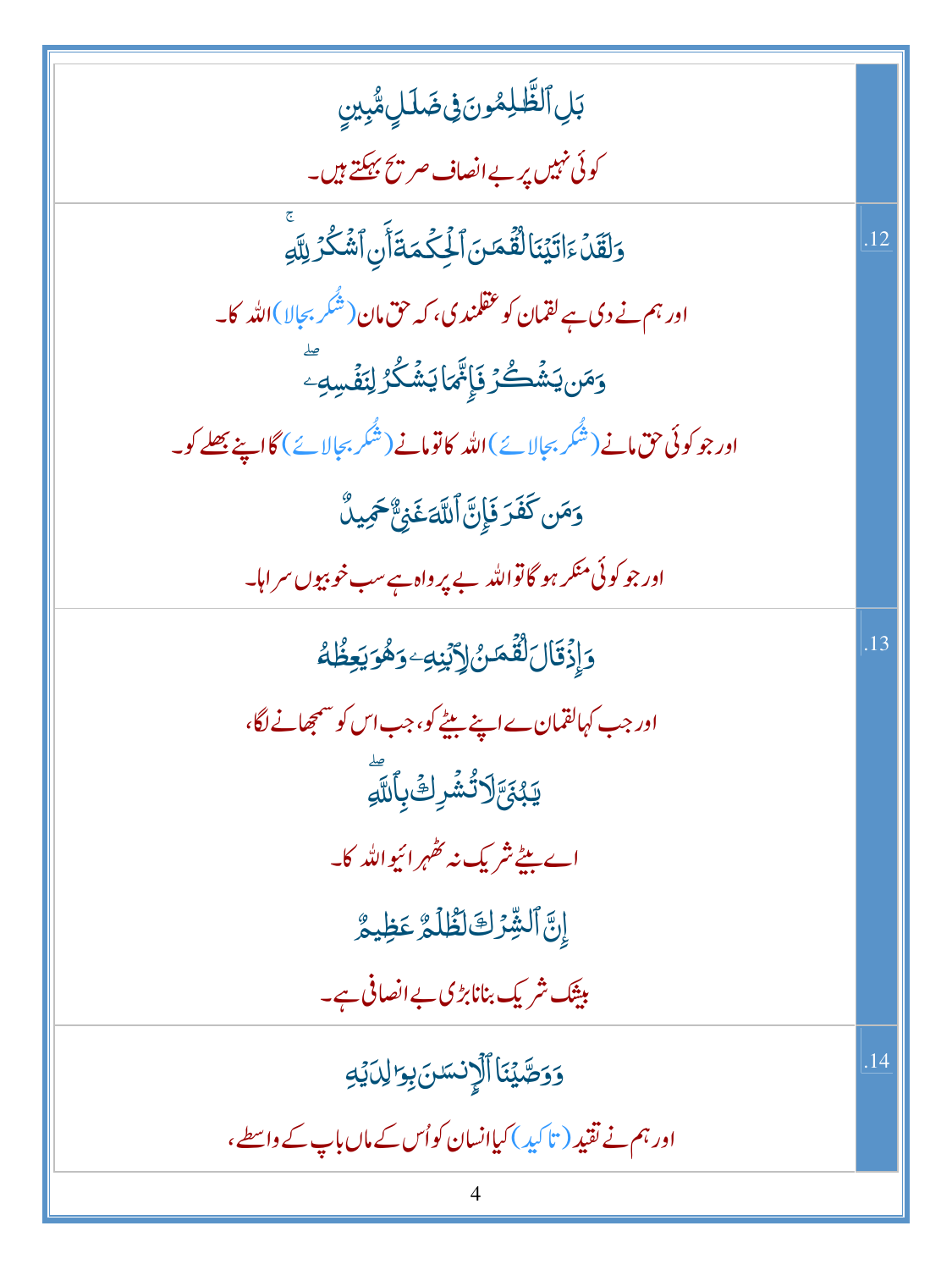| <i>ڂ</i> ؘٮٙڶؿٞڟٲ۠۠۠۠۠۠ۿ۠ڡ۠ۏۿڹٙٵػڶڶۏۿڹۣۏڣڞڶڷڡٞڣۣ۬ػٲڡؘؽٙڹؚ                                                                |     |
|--------------------------------------------------------------------------------------------------------------------------|-----|
| پیٹ میں رکھااس کواس کی ماں نے تھک تھک کر ،اور دودھ چھڑ اناہے اس کا دوبر س میں ،                                          |     |
| آَنِ ٱشۡكُرۡ لِى وَلِوَالِدَيۡكَ إِلَىٰٓ ٱلۡمَصِيدُ                                                                      |     |
| کہ حق مان میر ا،اور اپنے ماں باپ کا، آخر مجھی تک ( <sup>ل</sup> وٹ کر) آناہے۔                                            |     |
| <u>وَإِن جَهَدَاكَ عَلَىٰٓ</u> أَن تُشُرِكَ بِى مَالَيۡسَ لَكَ بِهِۦ عِلۡمٌ فَلَا تُطِعۡهُمَآ                            | .15 |
| اور اگر وہ دونوں ت <mark>جھ سے اڑیں ( دباؤڈالیں )اس پر کہ شریک مان میر اجو تجھ کو معلوم نہیں، تواُن کا کہانہ مان،</mark> |     |
| وَصَاحِبُهُمَا فِى ٱلدُّنۡيَامَعۡرُوفَّآ                                                                                 |     |
| اور ساتھ دے ان کاڈنیامیں دستور (معروف طریقے) سے۔                                                                         |     |
| ؘ<br>وَٱتَّبِحۡسَبِيلَمَنۡ أَنَابَ إِلَيَّ                                                                               |     |
| اور راہ چل اس کی، جو رجوع ہو امیر ی طرف۔                                                                                 |     |
| ثُمَّ إِلَىَّ مَرْجِعُكُمۡ فَأَنبِّئُكُم بِمَا كُنتُمۡ تَعۡمَلُونَ                                                       |     |
| پھر میری طرف ہے تم کو پھر (لوٹ کر) آنا، پھر میں جناؤں گاتم کو،جو کچھ تم کرتے تھے۔                                        |     |
| ؾڹٛؿؘ <i>ٙ</i> ٳؚڶٞؠؘٵۧٳؚڹؾؘڬ۠ۅۼؙڤؘٲڶؘڂڹۜۊٟڡؚ <i>ٚڽ۫ڂ</i> ٙۯڐڸؚ                                                          | .16 |
| فَتَكُن فِى صَخْرَةٍ أَوۡ فِى ٱلسَّمَرَاتِ أَوۡ فِى ٱلۡلَٰٓ مَٰٓ صِى يَأۡتِ بِهَا ٱللَّهُ                                |     |
| اے بیٹے! اگر کوئی چیز ہوبر ابر رائی کے دانے کے،                                                                          |     |
| <i>پھر د</i> ہی ہو <sup>کس</sup> ی پتھر میں یا آسانوں میں یاز مین میں،لاحاضر کرے اسکواللّٰہ۔                             |     |
|                                                                                                                          |     |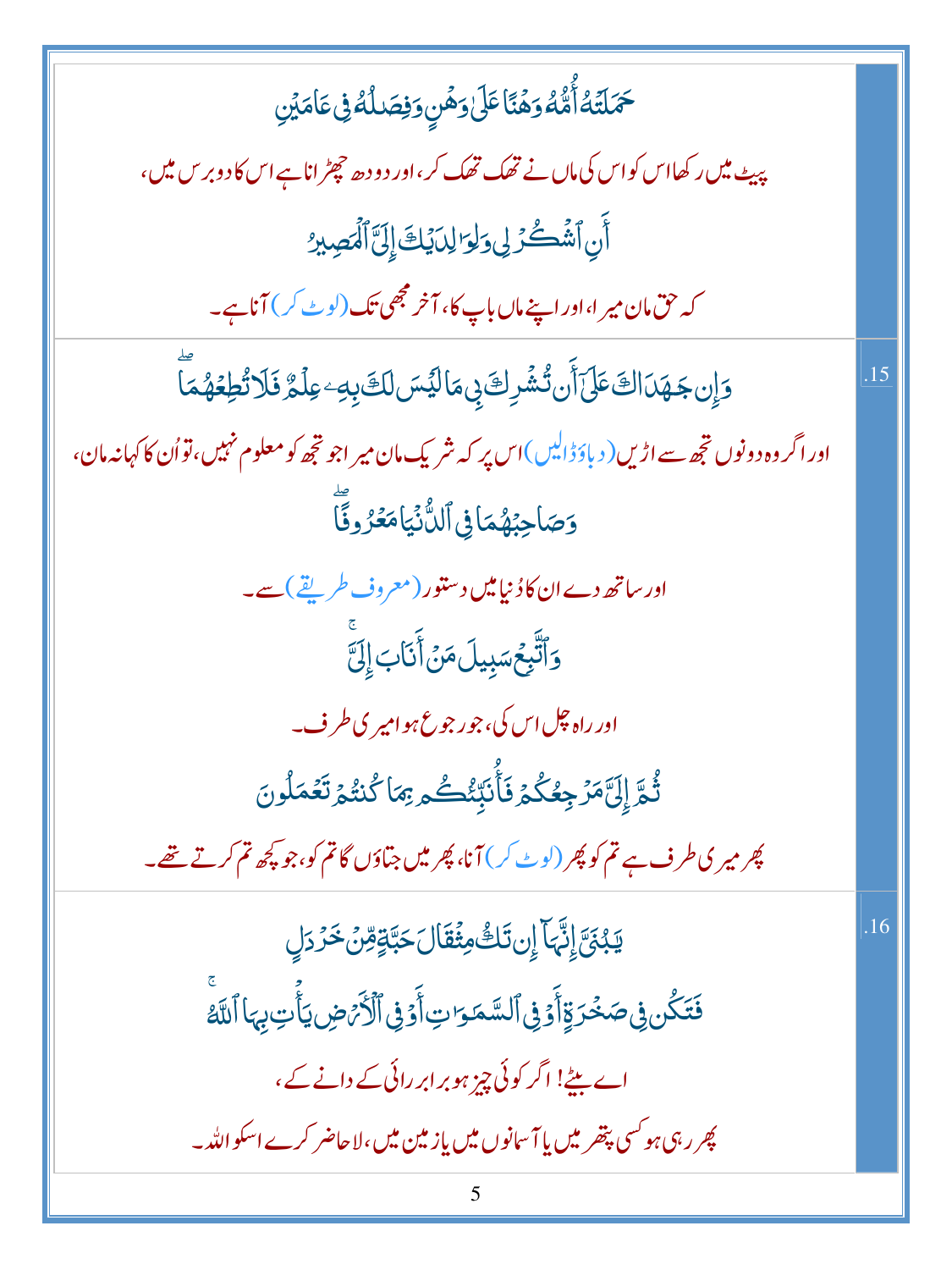| إِنَّ ٱللَّهَ لَطِيفٌ خَبِيرٌ                                                          |     |
|----------------------------------------------------------------------------------------|-----|
| <b>بيتَک الله حصٍّ جانباَہے،خبر دار۔</b>                                               |     |
| يَبْنَ أَقِمِ ٱلصَّلَاةَ                                                               |     |
| اے بیٹے کھڑی رکھ( قائم کر) نماز،                                                       |     |
| وَأَهُرَ بِٱلۡمَٰٓعُرُوبِ وَٱنٰۡٓىٰٓعَنِٱلۡٱمۡنكَرِ                                    |     |
| اور سکھلا بھلی بات،اور منع کربرائی سے،                                                 |     |
| وَأَصۡبِرۡ عَلَىٰ مَآ أَصَابَكَ                                                        |     |
| اور سہار (صبر کر)جو تجھ پر پڑے۔                                                        |     |
| إِنَّ ذَٰ لِكَ مِنۡ عَزۡ مِ ٱلۡكُّمُوِي                                                |     |
| بیٹک بیر ہیں ہمت کے کام۔                                                               |     |
| <u>ۅ</u> ؘڷٲؿؙؗڞۼۯڿڷڶ <sup>ۣ</sup> ؋ٳڸڹ۠ۜٲڛۅؘڷٲ <i>؞ٞٙۿٙ</i> ۺ؋ۣٲڷۯۢ <i>ڋۻ</i> ؚڡؘڔڿؖٲ | .18 |
| اور اپنے گال نہ پھیلالو گوں کی طرف،اور مت چل زمین پر اِتراتا،                          |     |
| إِنَّ اَللَّهَ لَا يُجِبُّ كُلَّ فَخْتَالٍ فَخُورٍ                                     |     |
| بیٹنک اللّٰہ کو نہیں بھاتا( پسند آتا) کوئی اِترا تابُر ائیاں کر تا۔                    |     |
| <u>ۄ</u> ٲؗڐۘ۫ڝؚڶ؋ۣڡۺؘٛۑ۪ڮٙۅؘٲۼؘ۫ڞ۠ڞ۞ؚ؈ڡؘۯؾؚڮ                                          | .19 |
| اور چل پیچ (اعتدال) کی جال،اور نیچی کر (رکھ)اپنی آواز،                                 |     |
| 6                                                                                      |     |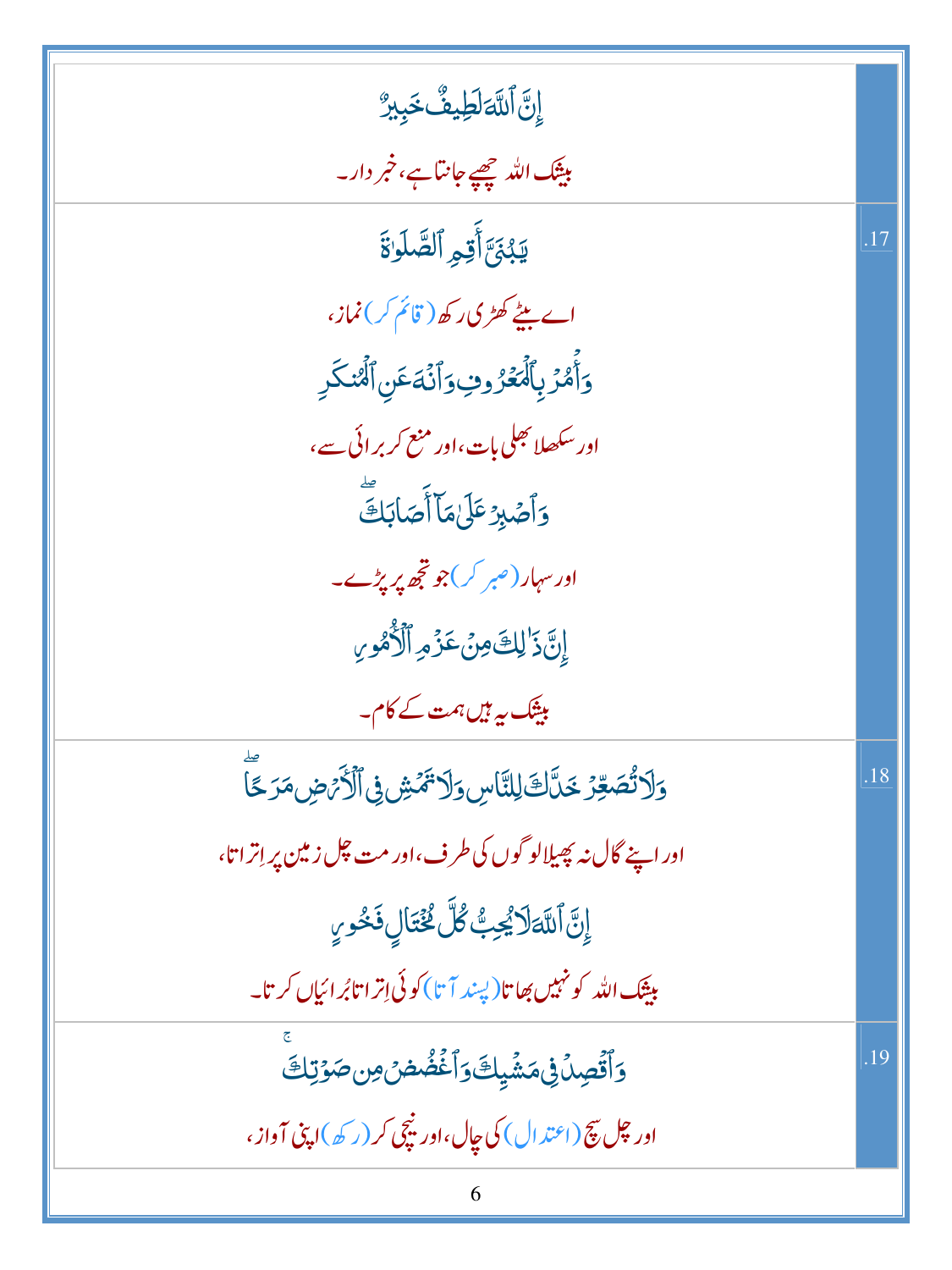| إِنَّ أَنكَرَ ٱلْأَصَٰوَاتِ لَصَوْتُ ٱلْحَمِيرِ                                            |     |
|--------------------------------------------------------------------------------------------|-----|
| بیٹنگ بُر کی سے بُر کی آواز گد ھوں کی آواز ہے۔                                             |     |
| أَلَمَ تَرَوۡأَأَنَّ ٱللَّٰهَ سَخَّرَ لَكُم مَّا فِى ٱلسَّمَوَٰ تِ وَمَا فِى ٱلْأَرۡصَٰ    | .20 |
| کیاتم نے نہیں دیکھا کہ اللہ نے کام لگائے تمہارے جو کچھ ہیں آسان اور زمین میں،              |     |
| وَأَشْبَغَ عَلَيۡكُمۡ نِعَمَهُ ظَٰلِوۡرَۃٗۤوَبَاٰطِنَةٞٞ                                   |     |
| اور بھر (پوری کر) دیں تم کواپنی نعمتیں کھلی اور چچپی،                                      |     |
| وَمِنَ ٱلنَّاسِ مَن يُجَدِلُ فِى ٱللَّهِبِغَيْرِ عِلْمٍ وَلَا هُدَّى وَلَا كِتَبِ مُّنِيرٍ |     |
| اور ایک آدمی وہ <i>ہیں،جو جھگڑتے ہیں</i> اللہ کی بات میں۔                                  |     |
| نہ سمجھ رکھیں، نہ سوجھ، نہ کتاب چمکتی(روشنی د کھانے والی)۔                                 |     |
| وَإِذَاقِيلَ لَهُمُ ٱتَّبِعُواْمَآ أَنزَلَ ٱللَّهُ قَالُواْ                                | .21 |
| اور جب ان کو کہئے، چلواس حکم پر، جوا تارااللہ نے کہیں،                                     |     |
| <b>بَلۡ نَتَّبِعُمَاوَجَلُنَا عَلَيۡ</b> ٰٓ ِءَابَآءَنَآ                                   |     |
| نہیں! ہم تو چلیں گے اس پر <sup>جس</sup> پر پایاہم نے اپنے باپ دادوں کو۔                    |     |
| أَوَلَوَ كَانَ ٱلشَّيْطَنُ يَدُعُوهُمْ إِلَىٰ عَذَابِ ٱلسَّعِيرِ                           |     |
| بھلااور جو شيطان بلا تاہواُن کو دوزخ کی مار کو، تو بھی؟                                    |     |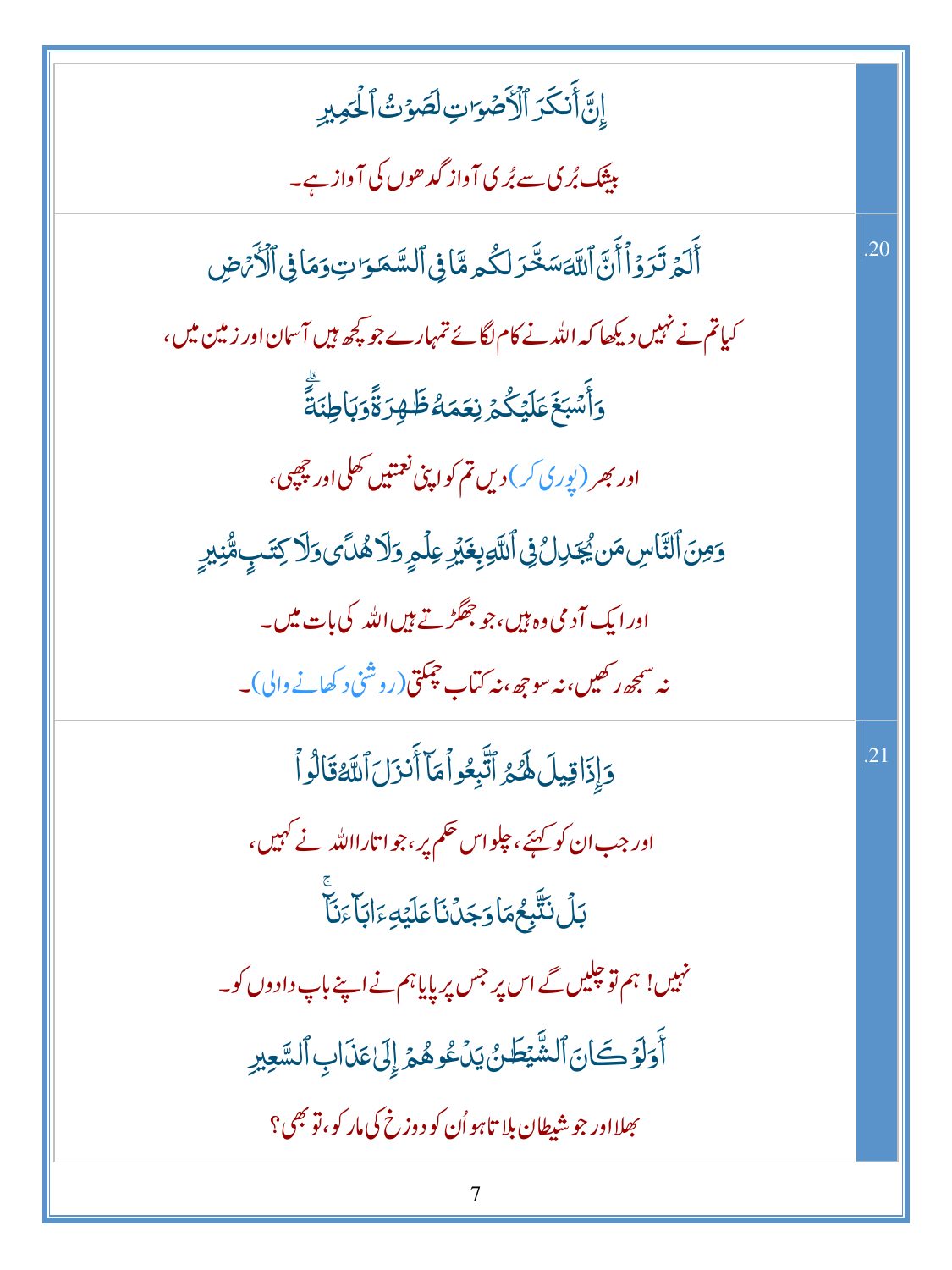| وَمَن يُسْلِمُ وَجُهَ <i>لَة</i> إِلَى ٱللَّهِوَهُوَ كُخْسِنٌ فَقَلِ ٱسْتَمۡسَكَ بِٱلۡعُرۡوَةِٱلۡوُثُقِّ | .22 |
|----------------------------------------------------------------------------------------------------------|-----|
| اور جو کوئی تابع کرے اپنامنہ اللہ کی طرف،اور وہ ہو نیکی پر ،سواس نے پکڑ امحکم کڑ ا(مضبوط سہارا)۔         |     |
| دَإِلَى ٱللَّهِ عَقِبَةُ ٱلۡأَهُوۡنِ                                                                     |     |
| اوراللہ کی طرف ہے آخر (فیصلہ) ہر کام کا۔                                                                 |     |
| وَمَن كَفَرَ فَلَا يَخَزُّنكَ كُفُرُ لَا                                                                 | .23 |
| اور جو کوئی منکر ہواتوٹو غم نہ کھااس کے انکار سے۔                                                        |     |
| ٳ۪ڶؽؘٮؘٙٲڡؘۯڿؚۼ۠ۿ۠ؽۯڡٚڹٞڹۜڐؚؚػ۠ۿ۠ۄۦؚٙڡؘٵڠڡؚڶ۠ۊٲٝ                                                         |     |
| ہماری طرف پھر (لوٹ کر) آناہےاُن کو پھر ہم جنائیں گے ان کو،جوانہوں نے کیاہے۔                              |     |
| إِنَّ ٱللَّٰٓعَلِيمُ بِنَاتِ ٱلصُّدُورِ                                                                  |     |
| مقرراللہ جانتاہے جوبات ہے جیوں( دلوں) میں۔                                                               |     |
| <sup>ڲ</sup> ٛڡۜؾۨڂۿ۠ؽٙۊؘڶٟۑڵٲڎٞۢڡؖٞ <i>ڐٮؘڞٛٞ</i> ڟڗ۠ۿؽٙٳ۪ڶؾؘڡؘؘڶٳٮ۪ڟٙڸؠڟٟ                              | .24 |
| کام چلائیں گے ہم اُن کا تھوڑے د نوں، پھر پکڑ بلائیں گے ان کو گاڑ ھی مار (سخت عذ اب ) میں۔                |     |
| وَلَبِن سَأَلْتَهُم مَّنْ خَلَقَ ٱلسَّمَوَاتِ وَٱلْأَمَّ ضَ                                              | .25 |
| اور جوتُو ل <sub>ک</sub> و پ <u>یھے</u> اُن سے ، <i>کس نے</i> بنائے آسان وزیین؟                          |     |
| لَيَقُولُنَّ اللَّهُ                                                                                     |     |
| توکہیں اللہ نے۔                                                                                          |     |
| 8                                                                                                        |     |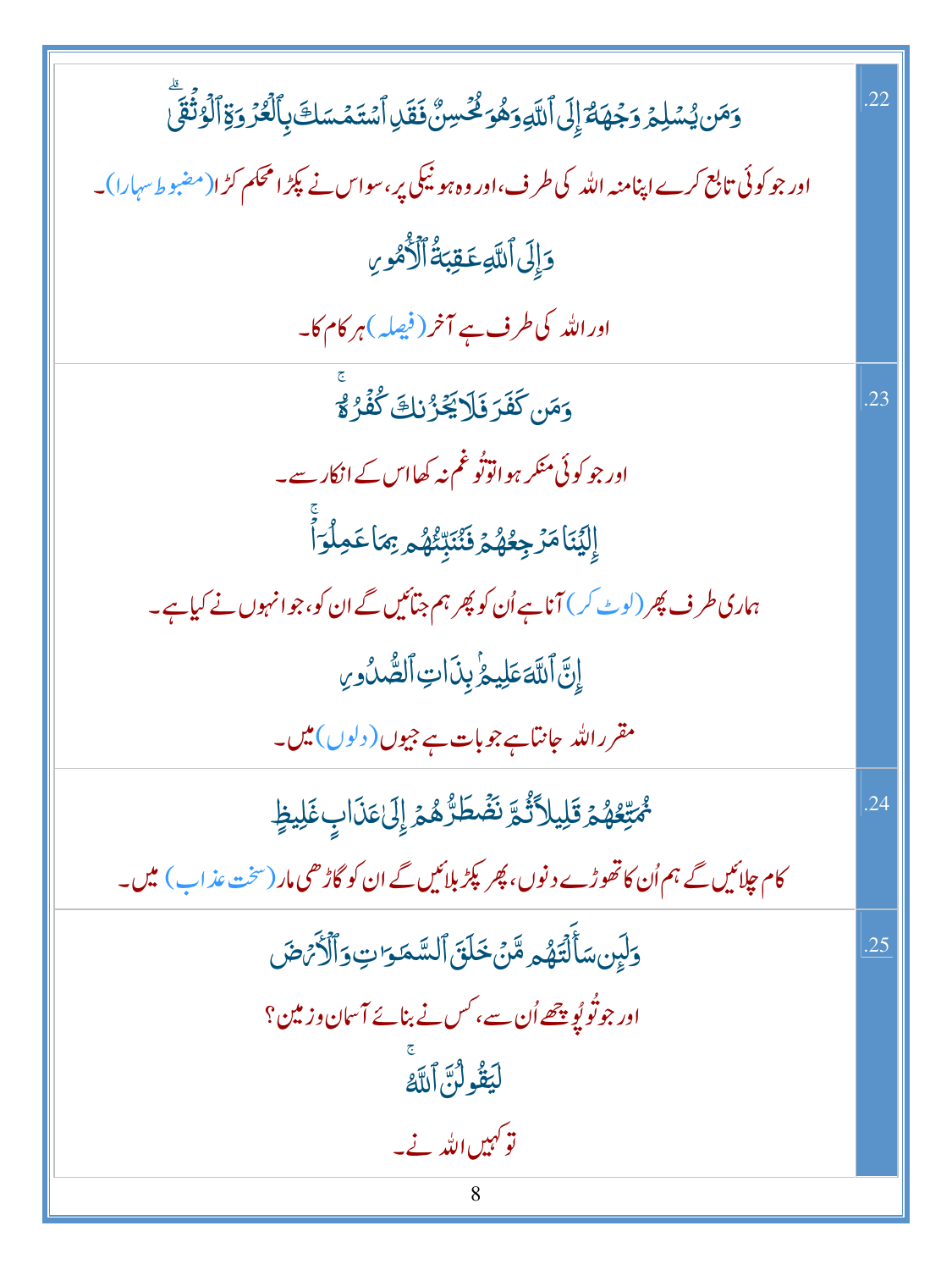| .<br>قُلِ ٱلۡكِمَٰڵُ لِلَّهِ                                                      |     |
|-----------------------------------------------------------------------------------|-----|
| تُو <sub>کهه ،</sub> سب خوبی الله کو ہے،                                          |     |
| بَلۡأَكۡثَرُهُمۡ[لَيۡعَلَّمُونَ                                                   |     |
| یر وہ بہت لوگ سمجھ نہیں رکھتے۔                                                    |     |
| لِلَّهِمَا فِى ٱلسَّمَىرَ ۚ تِ وَٱلۡأَيۡ ۚ ضِ                                     | .26 |
| اللہ کا ہے جو <u>پ</u> چھ ہے آس <mark>ان وزمین میں۔</mark>                        |     |
| إِنَّ اللَّهَهُوَ الْغَنِيُّ الْخَمِيلُ                                           |     |
| <mark>بیشک الل</mark> ّہ ہی ہے بے پر واہ سب خوبیوں سر اہا۔                        |     |
| وَلَوۡ أَنَّهَا فِى ٱلۡأَرۡمِضِ مِن شَجَرَةٍۚ أَقَلَمْ وَٱلۡبَحۡرُ يَمُلُّهُ      | .27 |
| اور اگر جتنے در خت <b>ہیں زمین میں، قلم</b> ہوں،اور سمند ر ہو اسکی س <u>ا</u> ہی، |     |
| ڝ <b>ۢڹػ</b> ڸٷ <sup>ۣ</sup> ؊ٙۼػڐؙٲٛۜۼٛڔؚڟۜڶڣؘؚڶڷ۞ؖػڸڡٮؾ۠ٱڵؘڷ <i>ۊ</i>           |     |
| اسکے پیچھپے (ساتھ ہوں مزید )سات سمندر،نہ نبڑیں(ختم ہوں) <b>باتیں اللہ کی۔</b>     |     |
| ٳۣڹؖٞٳٲڵڶ <i>ٙ</i> ٲڠڒۣؠڒ۠ۘڂؼؠڴ                                                   |     |
| بیشک اللہ زبر دست ہے حکمتوں والا۔                                                 |     |
| مَّا خَلَقْكُمۡ وَلَابَعۡثُكُمۡ إِلَّا كَنَفَّسٍ وَاحِدَةٍ                        | .28 |
| تم سب کو بنانا(پیداکرنا)اور مرے پر حلانا(پیداکرنا)وہی حبیباایک جی (تخص) کا۔       |     |
|                                                                                   |     |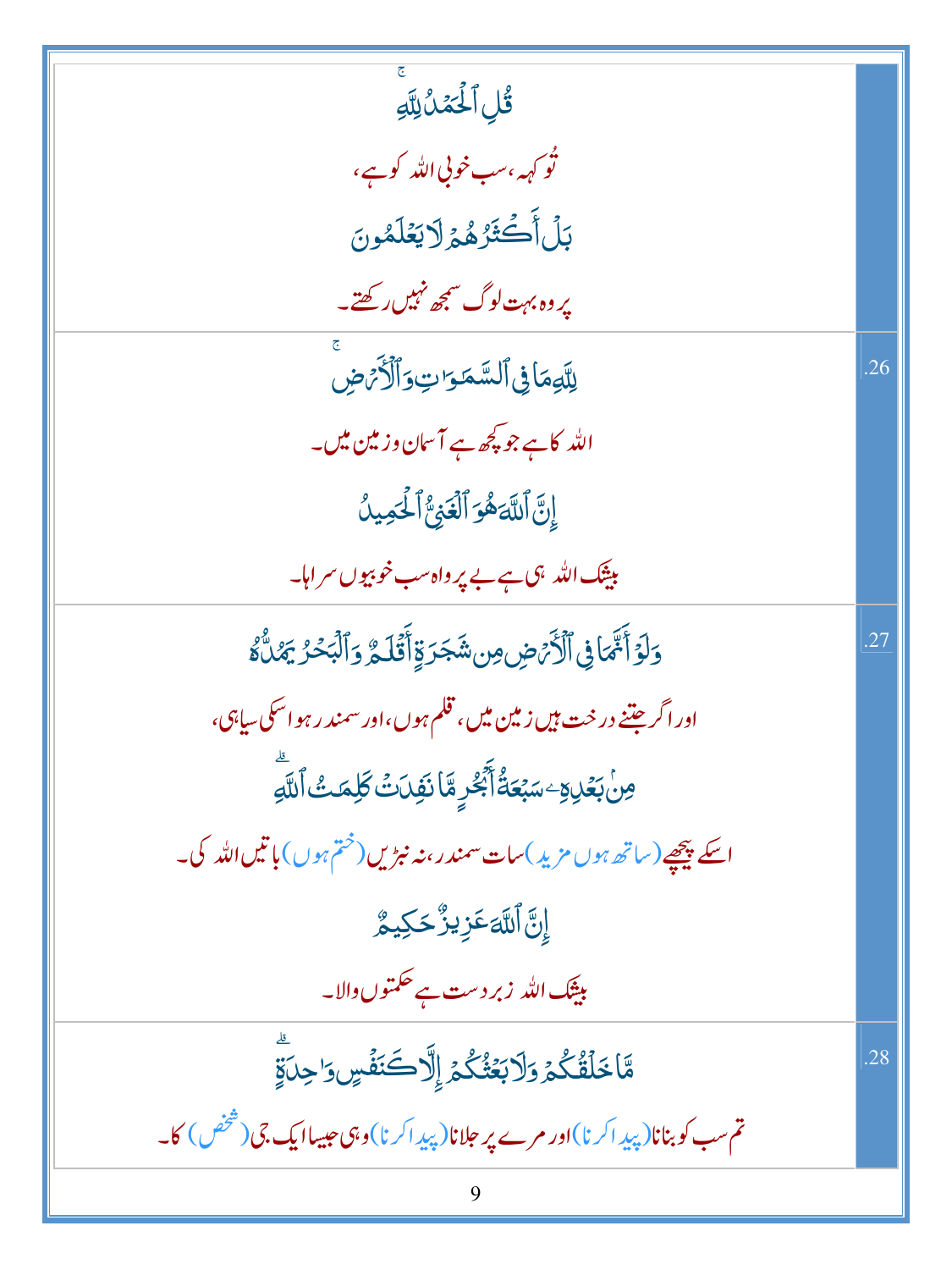$$
\frac{2}{3} \frac{1}{2} \frac{1}{2} \frac{1}{2} \frac{1}{2} \frac{1}{2} \frac{1}{2} \frac{1}{2} \frac{1}{2} \frac{1}{2} \frac{1}{2} \frac{1}{2} \frac{1}{2} \frac{1}{2} \frac{1}{2} \frac{1}{2} \frac{1}{2} \frac{1}{2} \frac{1}{2} \frac{1}{2} \frac{1}{2} \frac{1}{2} \frac{1}{2} \frac{1}{2} \frac{1}{2} \frac{1}{2} \frac{1}{2} \frac{1}{2} \frac{1}{2} \frac{1}{2} \frac{1}{2} \frac{1}{2} \frac{1}{2} \frac{1}{2} \frac{1}{2} \frac{1}{2} \frac{1}{2} \frac{1}{2} \frac{1}{2} \frac{1}{2} \frac{1}{2} \frac{1}{2} \frac{1}{2} \frac{1}{2} \frac{1}{2} \frac{1}{2} \frac{1}{2} \frac{1}{2} \frac{1}{2} \frac{1}{2} \frac{1}{2} \frac{1}{2} \frac{1}{2} \frac{1}{2} \frac{1}{2} \frac{1}{2} \frac{1}{2} \frac{1}{2} \frac{1}{2} \frac{1}{2} \frac{1}{2} \frac{1}{2} \frac{1}{2} \frac{1}{2} \frac{1}{2} \frac{1}{2} \frac{1}{2} \frac{1}{2} \frac{1}{2} \frac{1}{2} \frac{1}{2} \frac{1}{2} \frac{1}{2} \frac{1}{2} \frac{1}{2} \frac{1}{2} \frac{1}{2} \frac{1}{2} \frac{1}{2} \frac{1}{2} \frac{1}{2} \frac{1}{2} \frac{1}{2} \frac{1}{2} \frac{1}{2} \frac{1}{2} \frac{1}{2} \frac{1}{2} \frac{1}{2} \frac{1}{2} \frac{1}{2} \frac{1}{2} \frac{1}{2} \frac{1}{2} \frac{1}{2} \frac{1}{2} \frac{1}{2} \frac{1}{2} \frac{1}{2} \frac{1}{2} \frac{1}{2} \frac{1}{2} \frac{1}{2} \frac{1}{2} \frac{1}{2} \frac{1}{2} \frac{1}{2} \frac{1}{2} \frac{
$$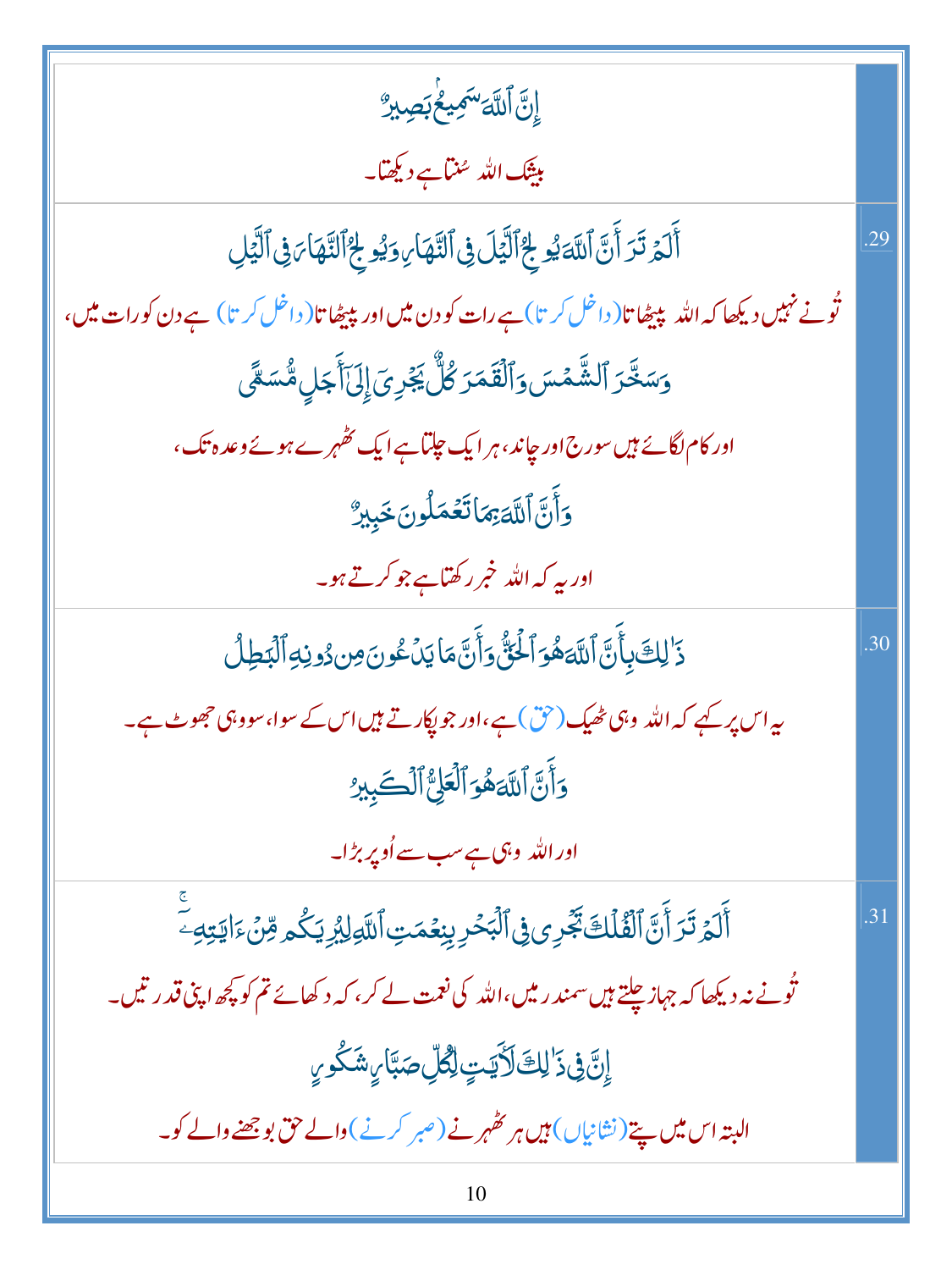| وَإِذَا غَشِيَهُم مَّوْجٌ كَٱلظُّلَلِ دَعَوُاْ اللَّهَ فُخُلِصِينَ لَهُ الدِّينَ                | .32 |
|-------------------------------------------------------------------------------------------------|-----|
| اور جب سر پر آئے ان کے لہر، جیسے بدلیاں، پکاریں اللہ کونری کر کر اسی کو بند گی۔                 |     |
| فَلَمَّا بَجَّاهُمۡ إِلَى ٱلۡبَرِّ فَمِنۡهُم مُّقۡتَصِڵٞ                                        |     |
| پھر جب بجاد یاان کو جنگل کی طرف، تو کوئی ہو تاہے ان میں بیچ کی <i>چ</i> ال پر (میانہ رو)۔       |     |
| وَمَايَجۡحَلُّ بِٓايَتِنَاۤا إِلَّا كُلُّ خَتَّارٍ كَفُورٍ                                      |     |
| اور منکر وہی ہوتے ہیں ہماری قدر توں سے ،جو قول کے حجھوٹے (غدار) ہیں،حق نہ بوجھنے والے (ناشکرے)۔ |     |
| يَأَيُّهَا ٱلتَّاسُ ٱتَّقُواۡ مَبَّكُمۡ                                                         | .33 |
| لوگو! بچتےرہوا پنےرب( کی نافرمانی)سے،                                                           |     |
| <u>و</u> َٱخۡشَوۡاۡيَوۡمَاڵٞٲێۼٞزِىوَالِڵٛٸۜۏڗڵؘڸٷٷڷٲۿۅ۬ڷۄ۠ۮ۠ۿؙۅؘڿٲزٟٸؘۏٵڶڸٳۊۜۨۦۺؘؿٗٓٵ          |     |
| اور ڈرواُس دن سے ، کہ کام نہ آئے کوئی باپ اپنے بیٹے کے بدلے،                                    |     |
| اور نہ کوئی بیٹاہو جو کام آئے اپنے باپ کی جگہ پچھ،                                              |     |
| ٳؚڹۜٞۥۏڡؘٛۮٲڷڶڸ؋ػۊۜؖٞ                                                                           |     |
| بیشک اللہ کاوعدہ ٹھیک (حق)ہے،                                                                   |     |
| فَلَاتَغُرَّ نَّكُمُ ٱلْحَيَوٰةُ ٱلدُّنۡيَاوَلَا يَغُرَّ نَّكُم بِٱللَّهِ ٱلْغَرُوعُ            |     |
| سوتم کو نہ بہکائے د نیاکا جینا۔اور نہ د ھو کہ دے تم کواللہ کے نام سے وہ د غاباز۔                |     |